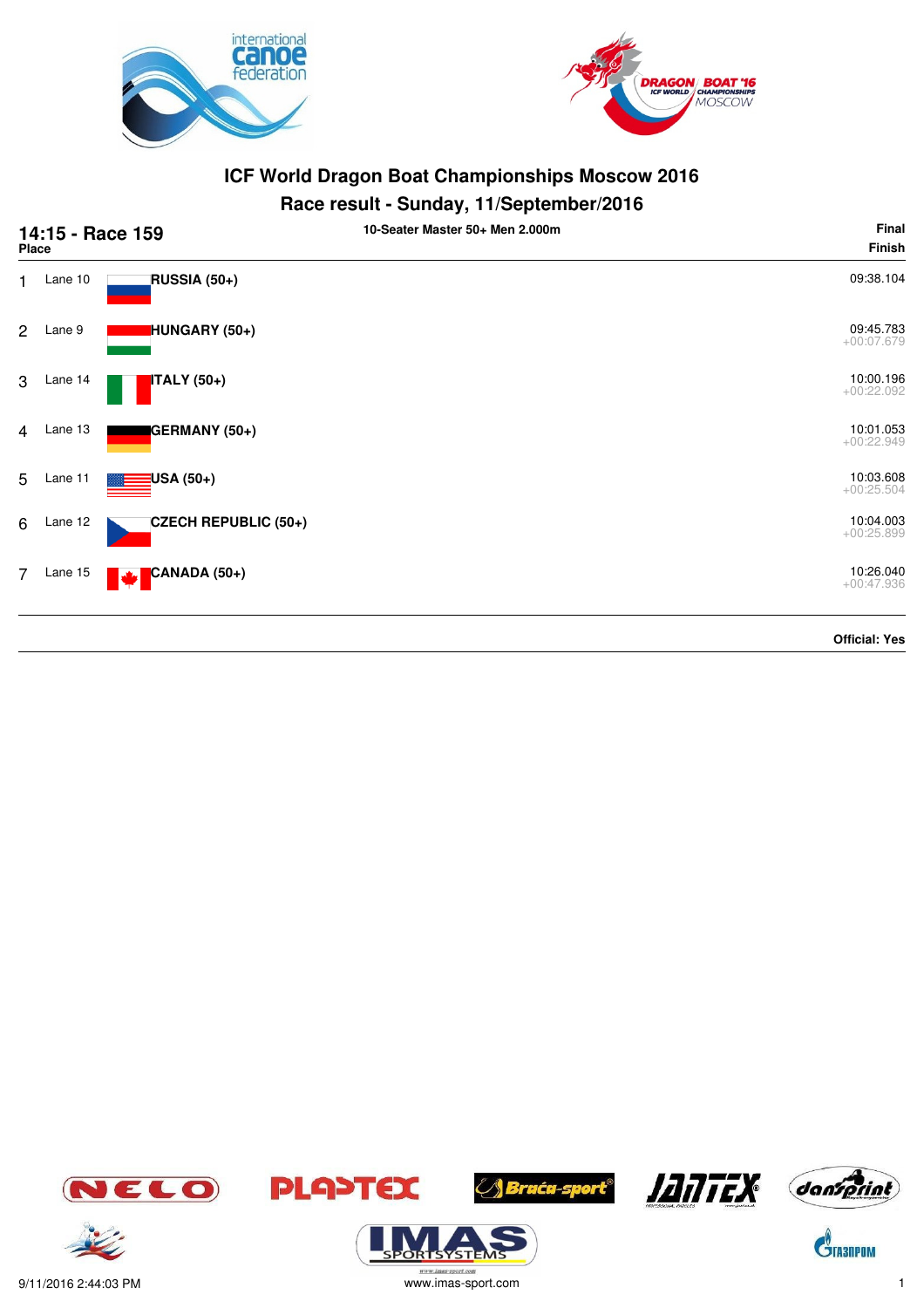



#### **Race result - Sunday, 11/September/2016**

| 14:15 - Race 159<br>Place |        |                                                  | 10-Seater Master 40+ Men 2.000m | Final<br><b>Finish</b>    |
|---------------------------|--------|--------------------------------------------------|---------------------------------|---------------------------|
| $\mathbf{1}$              | Lane 1 | RUSSIA (40+)                                     |                                 | 09:24.523                 |
| $\overline{2}$            | Lane 8 | HUNGARY (40+)                                    |                                 | 09:42.930<br>$+00:18.407$ |
| 3                         | Lane 6 | CZECH REPUBLIC (40+)                             |                                 | 09:47.765<br>$+00:23.242$ |
| $\overline{4}$            | Lane 4 | <b>ITALY</b> (40+)                               |                                 | 09:54.927<br>$+00:30.404$ |
| 5                         | Lane 5 | HONG KONG (40+)<br>$\mathbb{S}^{\mathbb{S}^n}_0$ |                                 | 10:08.830<br>$+00:44.307$ |
| 6                         | Lane 2 | USA (40+)                                        |                                 | 10:56.022<br>$+01:31.499$ |

#### **Official: Yes**

Lane 2 interferenced 2 times so they got 20s penalty



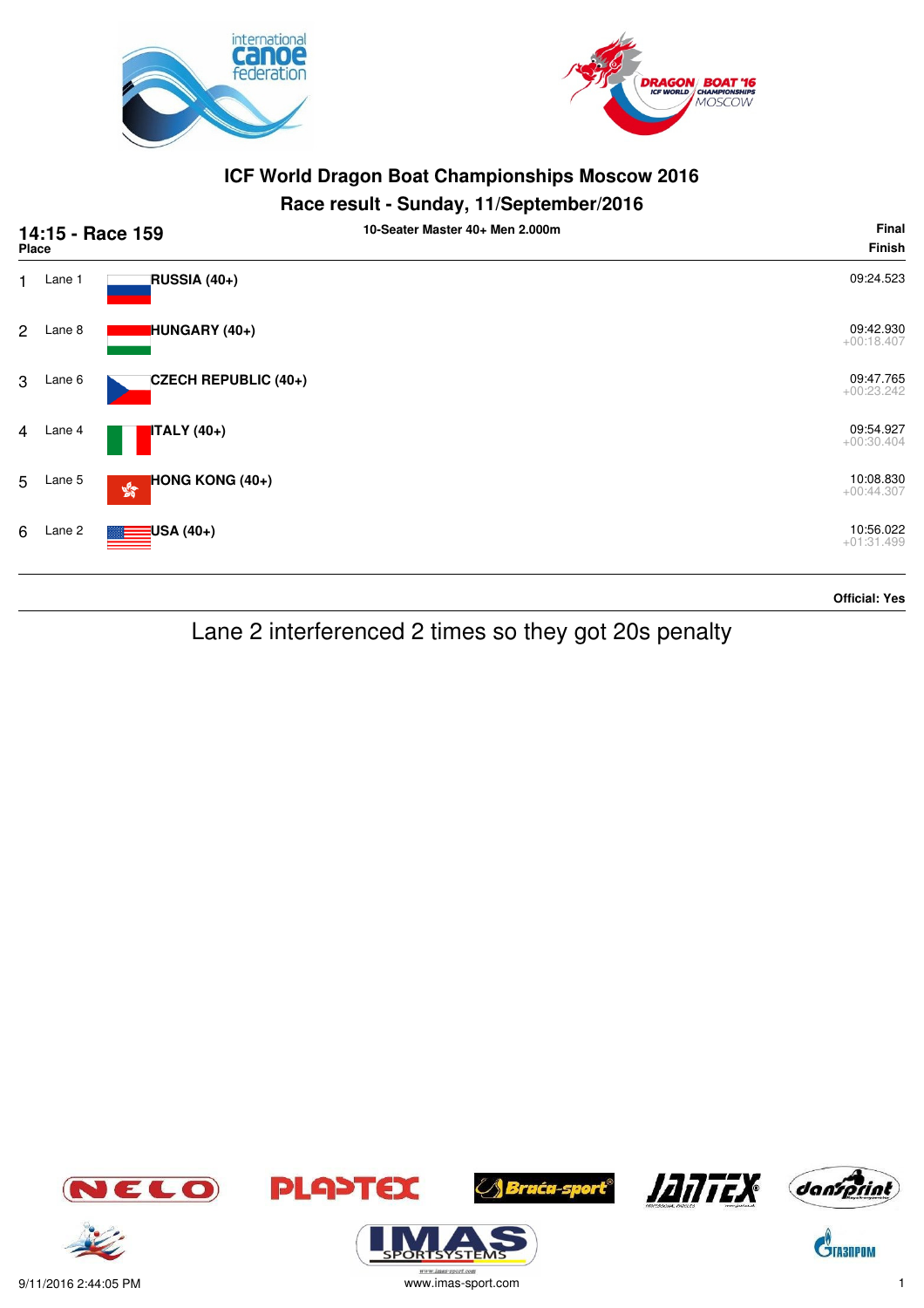



### **Race result - Sunday, 11/September/2016**

| <b>Place</b>   |         | 14:55 - Race 160      | 10-Seater Junior Women 2.000m | <b>Final</b><br>Finish    |  |
|----------------|---------|-----------------------|-------------------------------|---------------------------|--|
|                | Lane 12 | <b>RUSSIA</b>         |                               | 10:49.186                 |  |
| $\overline{2}$ | Lane 9  | <b>I</b> GERMANY      |                               | 10:52.245<br>$+00:03.059$ |  |
| 3              | Lane 11 | <b>CZECH REPUBLIC</b> |                               | 11:00.406<br>$+00:11.220$ |  |
|                |         |                       |                               | <b>Official: Yes</b>      |  |





 $\mathbf{\hat{S}}$ TA3NPOM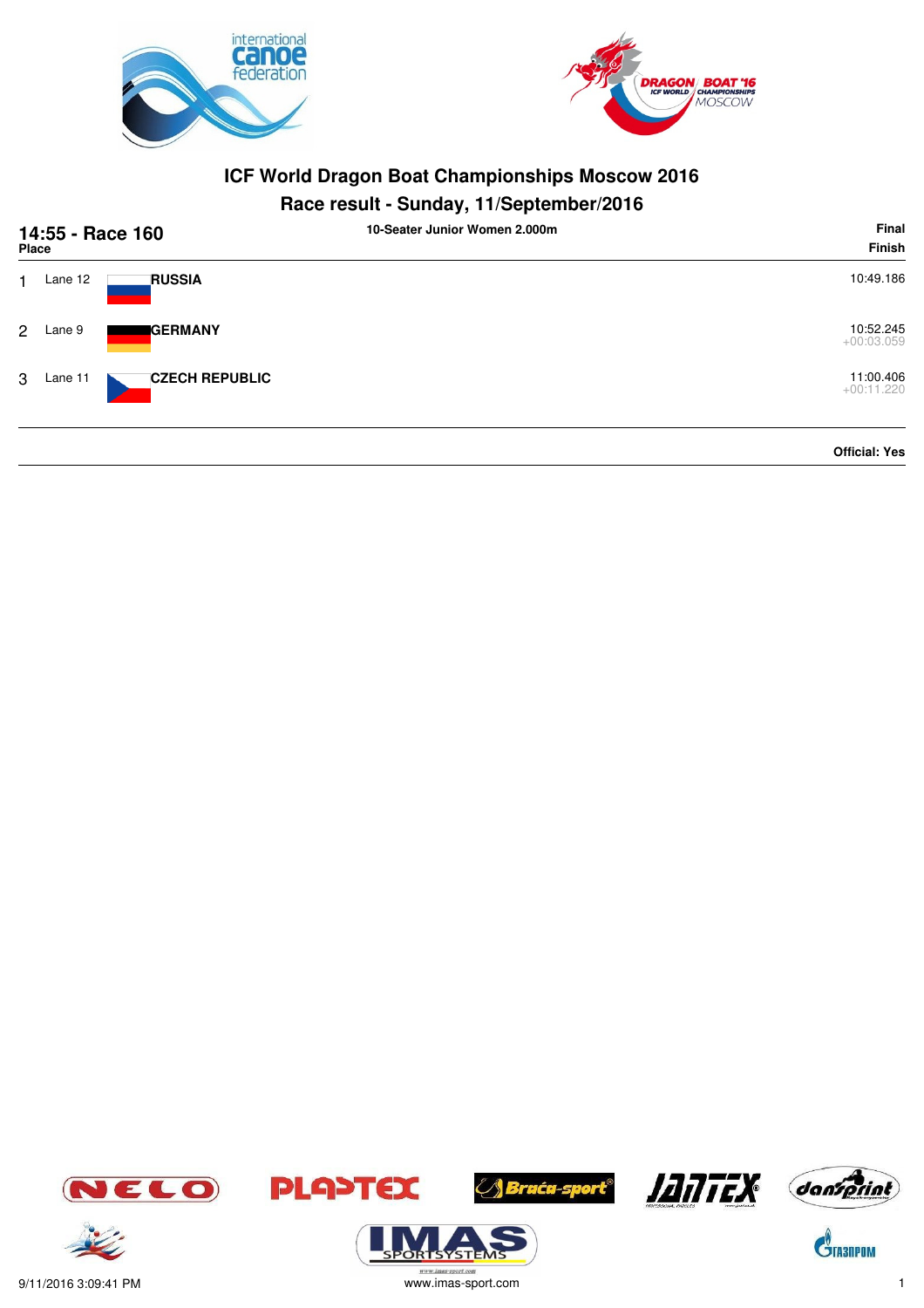



#### **Race result - Sunday, 11/September/2016**

|                | Place  | 14:55 - Race 160                                       | . .<br>10-Seater Junior Men 2.000m | Final<br>Finish           |
|----------------|--------|--------------------------------------------------------|------------------------------------|---------------------------|
| $\mathbf{1}$   | Lane 6 | <b>RUSSIA</b>                                          |                                    | 09:37.499                 |
| $\overline{2}$ | Lane 1 | <b>UKRAINE</b>                                         |                                    | 09:42.827<br>$+00:05.328$ |
| 3              | Lane 7 | <b>CZECH REPUBLIC</b>                                  |                                    | 09:44.228<br>$+00:06.729$ |
| $\overline{4}$ | Lane 4 | <b>GERMANY</b>                                         |                                    | 09:45.541<br>$+00:08.042$ |
| 5              | Lane 5 | <b>POLAND</b>                                          |                                    | 09:47.843<br>$+00:10.344$ |
|                | Lane 3 | <b>HONG KONG</b><br>$\mathbf{S}^{\text{P}}_{\text{Q}}$ |                                    | Disqualified              |
|                |        |                                                        |                                    | <b>Official: Yes</b>      |











 $\mathbf{\hat{S}}$ TA3NPOM





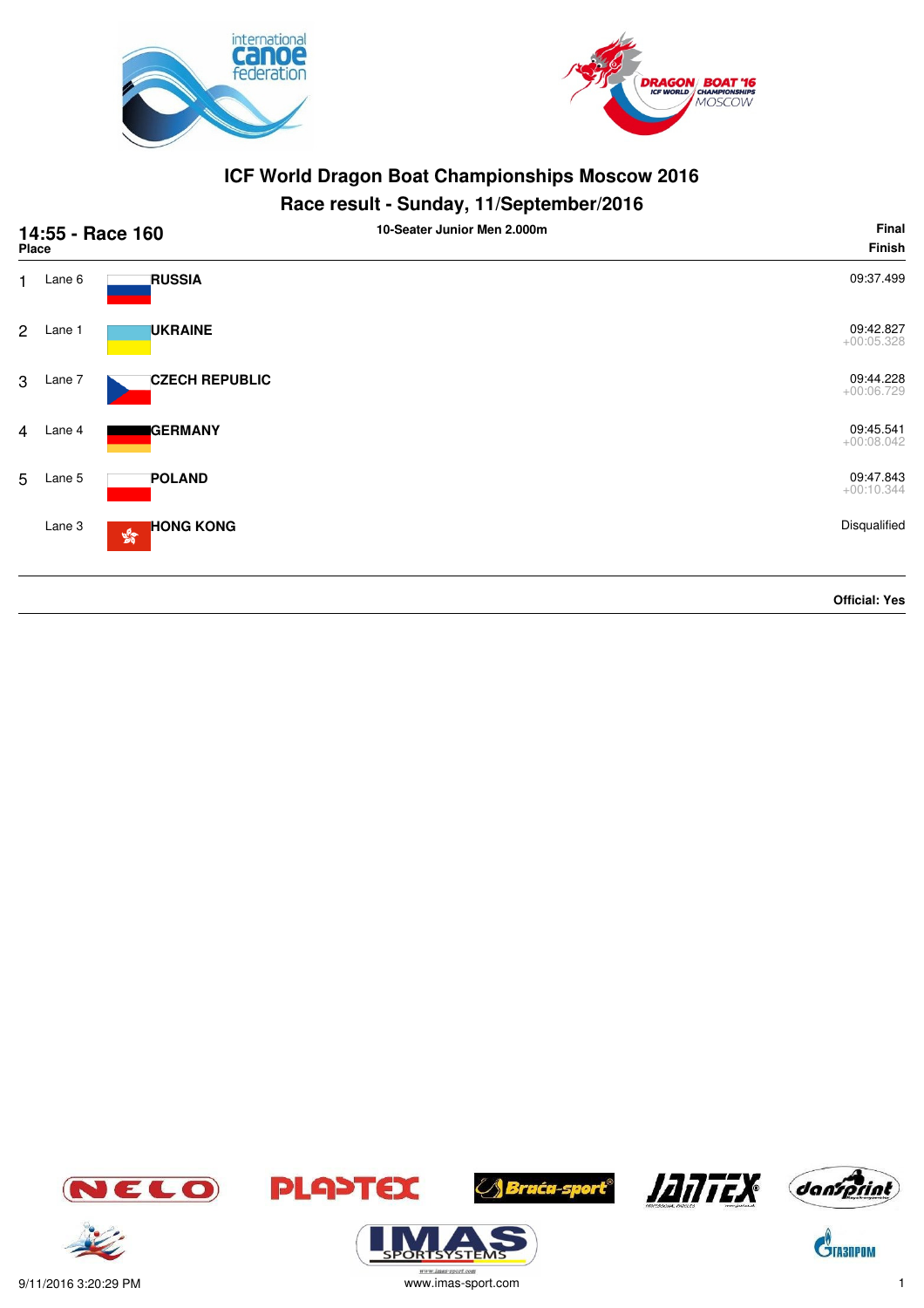



#### **Race result - Sunday, 11/September/2016**

| 15:35 - Race 161<br><b>Place</b> |             |                                    | 10-Seater Senior Women 2.000m | Final<br>Finish           |
|----------------------------------|-------------|------------------------------------|-------------------------------|---------------------------|
| 1.                               | Lane 11     | <b>RUSSIA</b>                      |                               | 10:05.570                 |
| 2                                | Lane 7      | <b>THAILAND</b>                    |                               | 10:17.986<br>$+00:12.416$ |
| 3                                | Lane 6      | <b>GERMANY</b>                     |                               | 10:22.685<br>$+00:17.115$ |
| $\overline{4}$                   | Lane 12     | <b>UKRAINE</b>                     |                               | 10:23.020<br>$+00:17.450$ |
| 5                                | Lane 3      | <b>CANADA</b><br><b>A</b>          |                               | 10:32.100<br>$+00:26.530$ |
| 6                                | Lane 8      | <b>SWEDEN</b>                      |                               | 10:32.793<br>$+00:27.223$ |
| $\overline{7}$                   | Lane 5      | <b>HUNGARY</b>                     |                               | 10:33.211<br>$+00:27.641$ |
| 8                                | Lane 9      | FRANCE                             |                               | 11:05.634<br>$+01:00.064$ |
| $9\,$                            | Lane 4      | <b>USA</b>                         |                               | 11:12.989<br>$+01:07.419$ |
|                                  | 10 Lane 10  | <b>HONG KONG</b><br>$\frac{1}{20}$ |                               | 11:52.553<br>$+01:46.983$ |
|                                  | $11$ Lane 2 | <b>INDIA</b><br>6                  |                               | 12:17.318<br>$+02:11.748$ |

**JANTEX** dansprint *A Bruću-sport®* JELO **PLA>TEX**  $\mathbf{\hat{S}}$ TA3NPOM



**Official: Yes**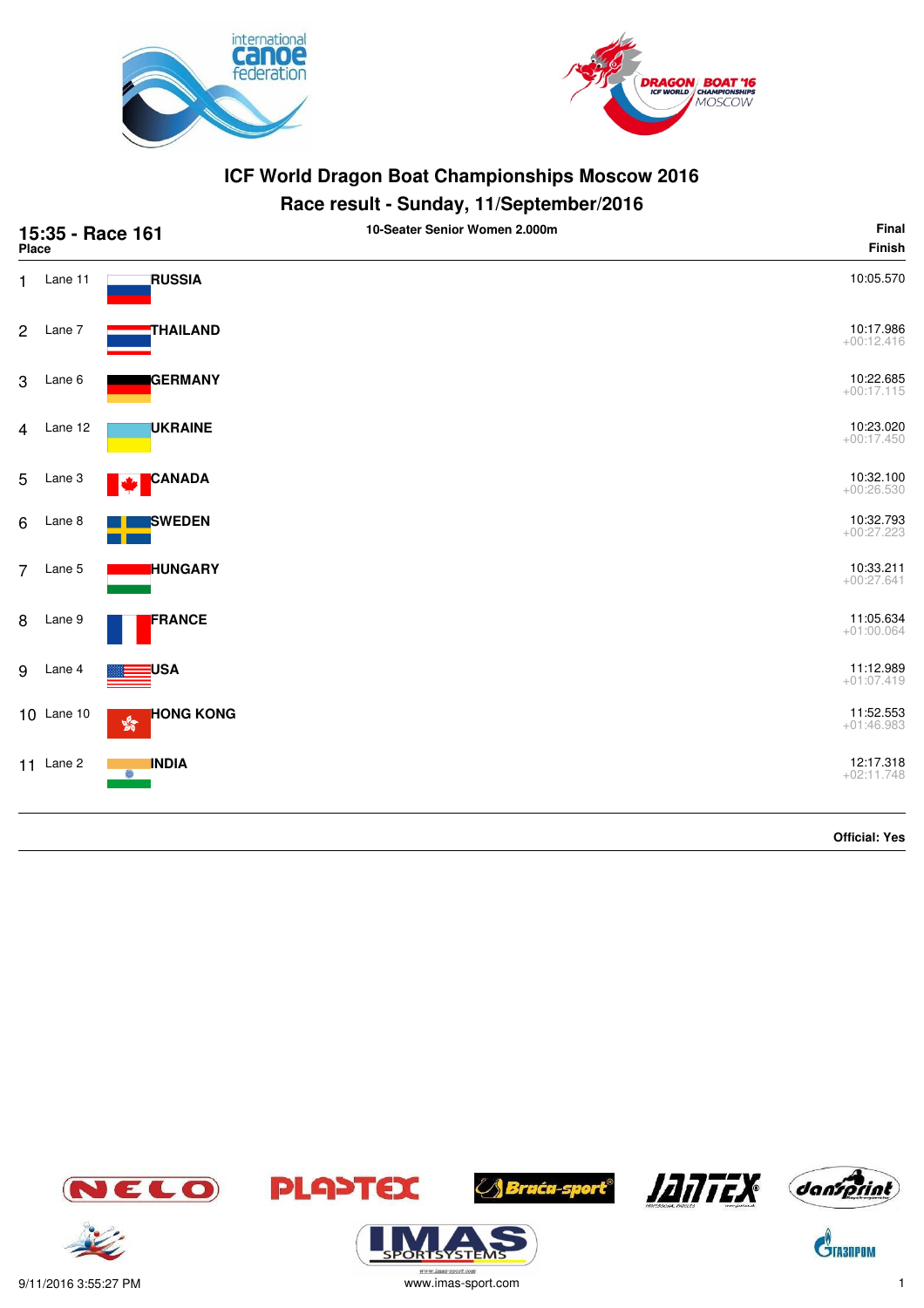



#### **Race result - Sunday, 11/September/2016**

| 16:15 - Race 162<br>Place |         |                     | 10-Seater Master 40+/50+ Women 2.000m | Final<br><b>Finish</b>    |
|---------------------------|---------|---------------------|---------------------------------------|---------------------------|
| 1.                        | Lane 6  | RUSSIA (40+)        |                                       | 10:39.680                 |
| $\overline{2}$            | Lane 4  | GERMANY (40+)       |                                       | 10:42.799<br>$+00:03.119$ |
| 3                         | Lane 9  | GERMANY (50+)       |                                       | 10:52.196<br>$+00:12.516$ |
| 4                         | Lane 11 | HUNGARY (40+)       |                                       | 11:01.876<br>$+00:22.196$ |
| 5                         | Lane 7  | USA (40+)           |                                       | 11:05.168<br>$+00:25.488$ |
| 6                         | Lane 1  | HUNGARY (50+)       |                                       | 11:06.633<br>$+00:26.953$ |
| $\overline{7}$            | Lane 8  | CANADA (40+)        |                                       | 11:40.975<br>$+01:01.295$ |
| 8                         | Lane 3  | <b>RUSSIA (50+)</b> |                                       | 11:58.605<br>$+01:18.925$ |
| 9                         | Lane 2  | USA (50+)           |                                       | 12:13.310<br>$+01:33.630$ |
|                           |         |                     |                                       | <b>Official: Yes</b>      |







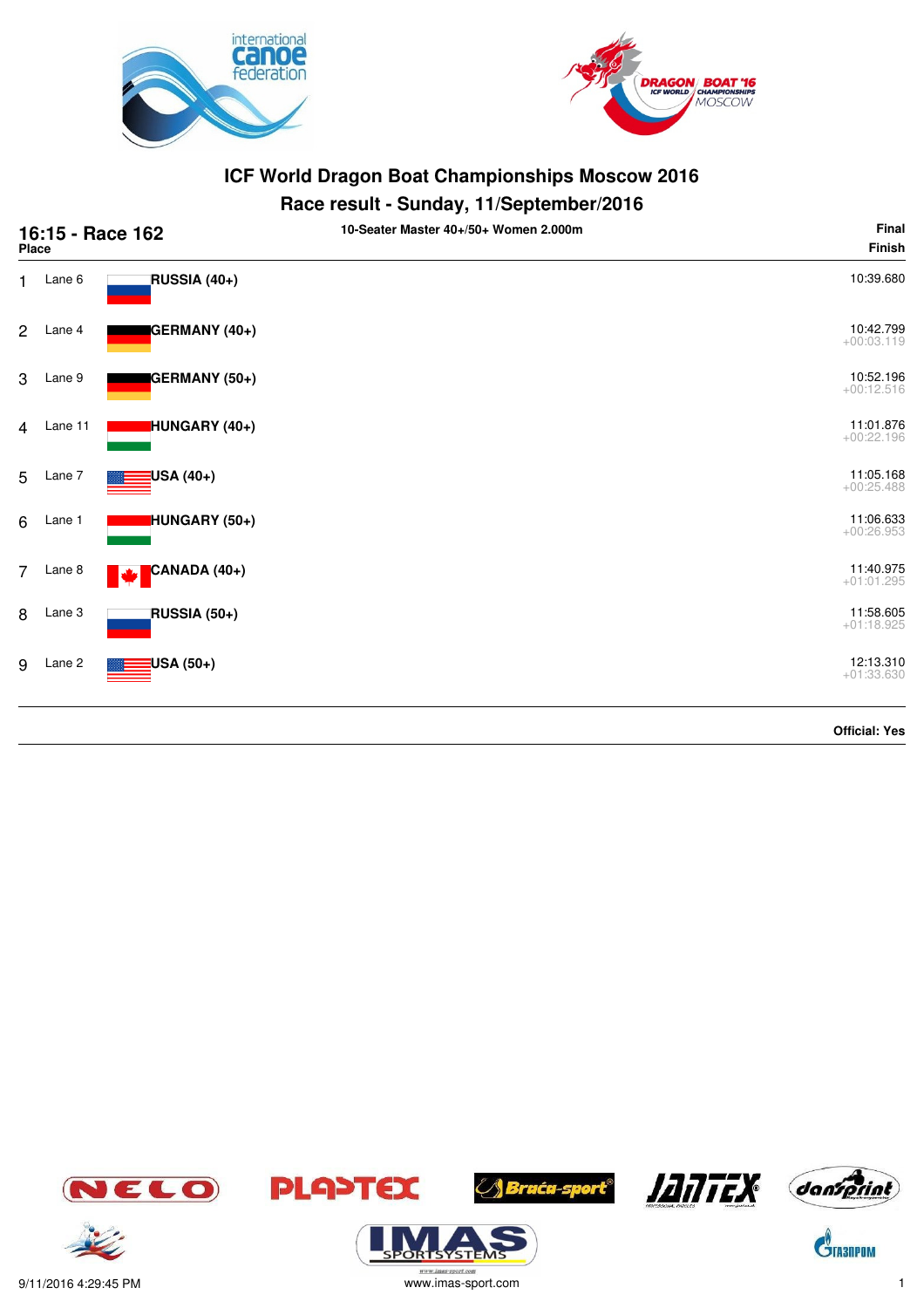



# **Race result - Sunday, 11/September/2016**

| 16:55 - Race 163<br><b>Place</b> |                   |                                                  | 10-Seater Senior Men 2.000m | Final<br>Finish           |
|----------------------------------|-------------------|--------------------------------------------------|-----------------------------|---------------------------|
| 1.                               | Lane 7            | <b>UKRAINE</b>                                   |                             | 09:23.171                 |
| $\overline{c}$                   | Lane 4            | <b>RUSSIA</b>                                    |                             | 09:23.553<br>$+00:00.382$ |
| 3                                | Lane 1            | <b>CZECH REPUBLIC</b>                            |                             | 09:32.648<br>$+00:09.477$ |
| 4                                | Lane 2            | FRANCE                                           |                             | 09:32.992<br>$+00:09.821$ |
| 5                                | Lane 3            | <b>CANADA</b>                                    |                             | 09:33.791<br>$+00:10.620$ |
| 6                                | Lane 12           | THAILAND                                         |                             | 09:35.957<br>$+00:12.786$ |
| $\overline{7}$                   | Lane 11           | <b>HUNGARY</b>                                   |                             | 09:39.106<br>$+00:15.935$ |
| 8                                | Lane 5            | <b>ITALY</b>                                     |                             | 09:41.004<br>$+00:17.833$ |
| 9                                | Lane 9            | <b>GERMANY</b>                                   |                             | 09:41.931<br>$+00:18.760$ |
|                                  | 10 Lane 14        | <b>INDIA</b>                                     |                             | 09:43.690<br>$+00:20.519$ |
|                                  | 11 Lane 13        | <b>JAPAN</b>                                     |                             | 09:46.506<br>$+00:23.335$ |
|                                  | 12 Lane 10        | SWEDEN                                           |                             | 09:53.366<br>$+00:30.195$ |
|                                  | <b>13</b> Lane 8  | <b>USA</b>                                       |                             | 10:11.135<br>$+00:47.964$ |
|                                  | <b>14 Lane 15</b> | <b>HONG KONG</b><br>$\frac{\sqrt{3}}{2\sqrt{3}}$ |                             | 10:40.559<br>$+01:17.388$ |
|                                  |                   |                                                  |                             | <b>Official: Yes</b>      |

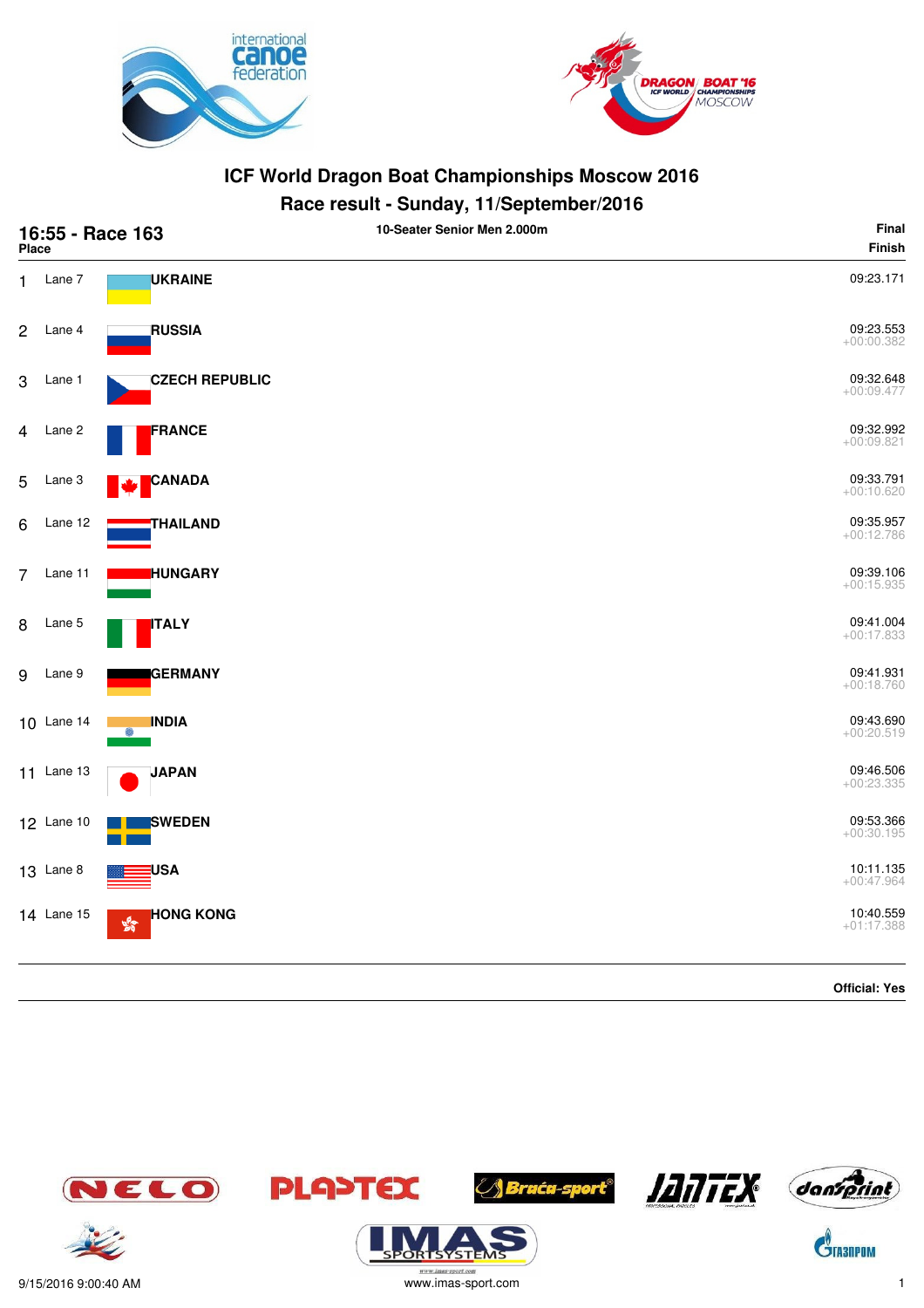



# **Race result - Sunday, 11/September/2016**

| 17:35 - Race 164<br>Place |         |                       | 20-Seater Junior Mixed 2,000m | Final<br>Finish           |
|---------------------------|---------|-----------------------|-------------------------------|---------------------------|
|                           | Lane 12 | <b>RUSSIA</b>         |                               | 09:04.477                 |
| $2^{\circ}$               | Lane 10 | <b>CZECH REPUBLIC</b> |                               | 09:11.263<br>$+00:06.786$ |
| 3                         | Lane 13 | <b>GERMANY</b>        |                               | 09:15.111<br>$+00:10.634$ |
|                           |         |                       |                               | <b>Official: Yes</b>      |















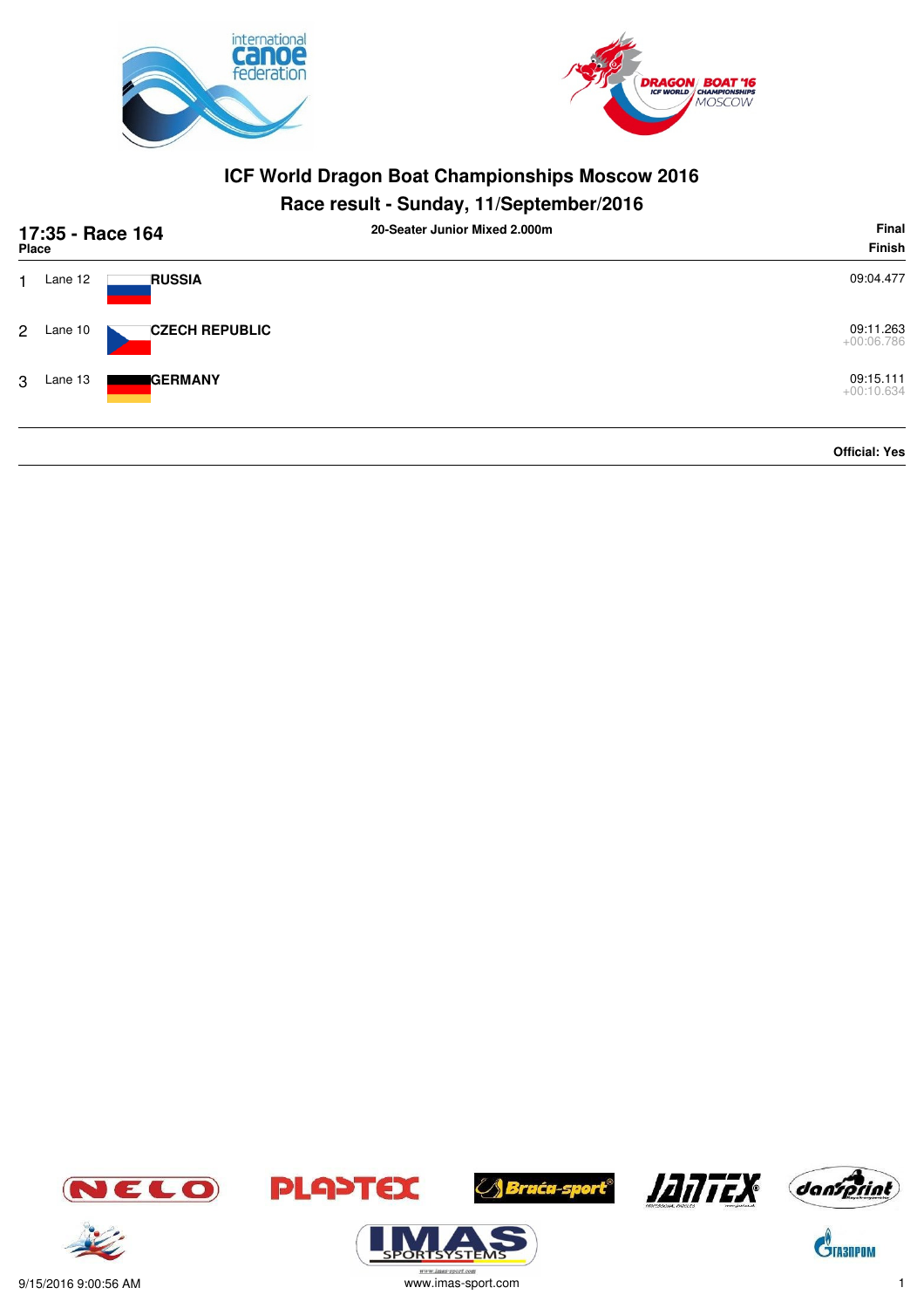



# **Race result - Sunday, 11/September/2016**

|                | Place  | 17:35 - Race 164     | 20-Seater Master 40+/50+ Mixed 2.000m | Final<br>Finish           |
|----------------|--------|----------------------|---------------------------------------|---------------------------|
| 1              | Lane 3 | <b>HUNGARY</b> (40+) |                                       | 08:56.023                 |
| $\overline{2}$ | Lane 9 | GERMANY (40+)        |                                       | 09:08.219<br>$+00:12.196$ |
| 3              | Lane 8 | RUSSIA (40+)         |                                       | 09:12.506<br>$+00:16.483$ |
| $\overline{4}$ | Lane 4 | <b>ITALY</b> (40+)   |                                       | 09:12.956<br>$+00:16.933$ |
| 5              | Lane 2 | GERMANY (50+)        |                                       | 09:18.051<br>$+00:22.028$ |
| 6              | Lane 5 | RUSSIA (50+)         |                                       | 09:26.471<br>$+00:30.448$ |
| $\overline{7}$ | Lane 7 | CANADA (40+)<br>M    |                                       | 09:40.684<br>$+00:44.661$ |
| 8              | Lane 1 | USA (40+)            |                                       | 09:58.109<br>$+01:02.086$ |
|                |        |                      |                                       | <b>Official: Yes</b>      |



ORISYSTE